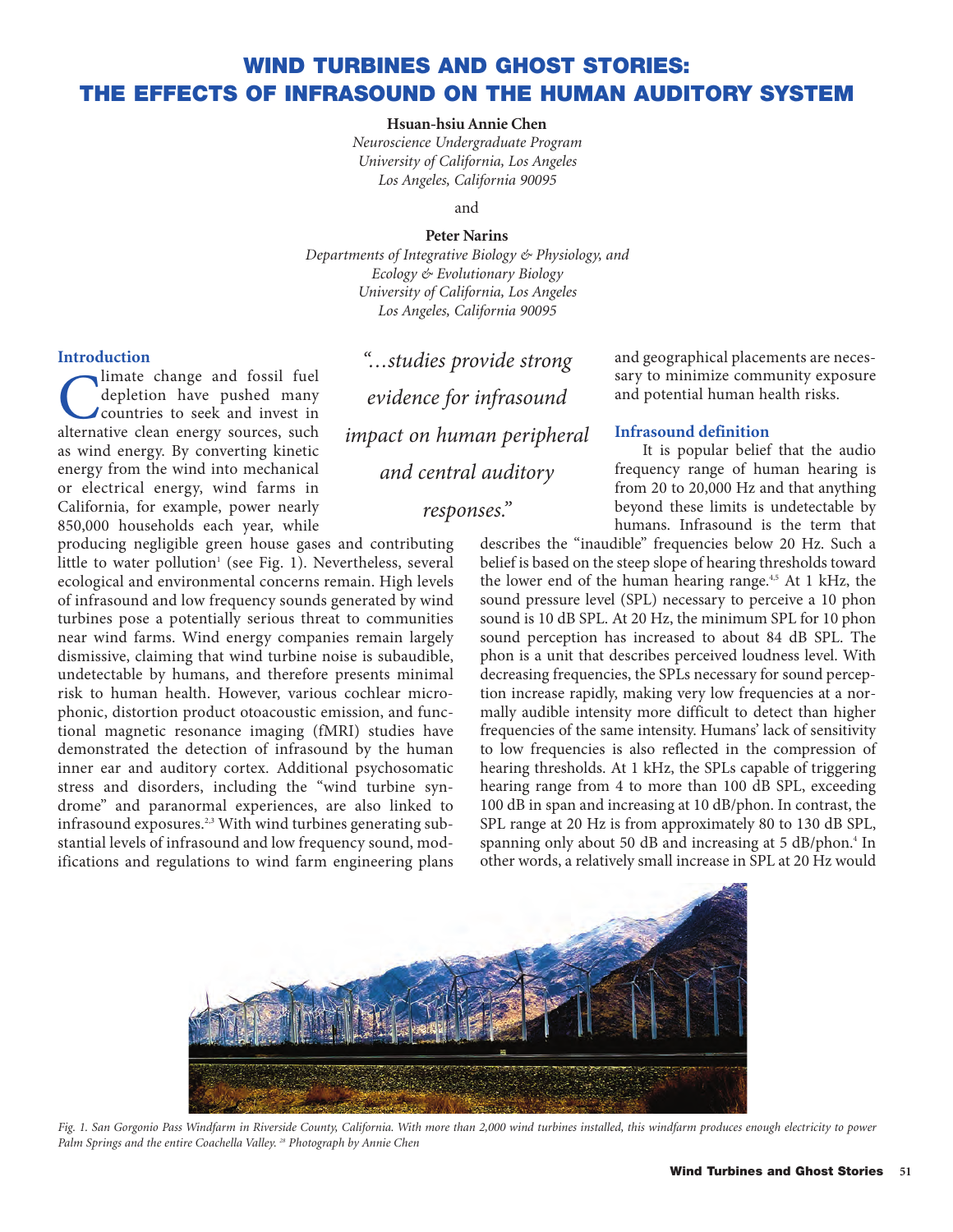change the perception of this tone from barely audible to very loud. On the other hand, perceivable changes in loudness level at 1 kHz would require larger changes in SPL. The combination of SPL threshold increase and range compression results in poor intensity discrimination at low-frequencies in most people.

However, this audio frequency range is misleading and variable, as inter-individual differences in hearing sensitivity allow some people to detect the "inaudible." Human hearing thresholds have been reported for frequencies from slightly below 20 Hz to as low as 2 Hz in some cases.<sup>6,7</sup> Furthermore, humans encounter and detect many high level infrasound sources on a regular basis, despite their high thresholds.<sup>5</sup> Auditory cortical responses and cochlear modulations to infrasound exposure have also been observed, despite the subjects' lack of tonal perception.<sup>8,9</sup> These studies provide strong evidence for infrasound impact on human peripheral and central auditory responses.

#### **Infrasound impact on inner ear responses**

While normal sound perception depends on inner hair cell (IHC) function, human sensitivity to infrasound and low frequencies is thought to rely heavily on outer hair cells (OHCs).10 Such differential sensitivity between inner and outer hair cells stems from their distinct relationship to the surrounding inner ear structures. Although IHCs and OHCs both sit atop the basilar membrane, the hair (stereovillar) bundles of the OHCs are embedded in the overlying tectorial membrane, unlike those of the IHCs. Instead, IHC hair bundles are bathed in endolymphatic fluid within the subtectorial space and depend on this fluid movement ("squeezing waves") for their stimulation.<sup>11</sup> Mechanical energy must be transferred from the basilar and tectorial membranes to the endolymph to displace the IHC hair bundles. Basilar membrane velocity, however, decreases with decreasing stimulus frequency.12 At infrasonic frequencies, the low fluid velocity may effectively eliminate IHC hair bundle displacement by fluid motion, rendering IHCs insensitive to infrasound.

In contrast, OHC stereovilli are stimulated directly by the motion of the basilar membrane relative to the tectorial membrane, as they are embedded in the overlying tectorial membrane. The vibrational amplitude of the basilar membrane is proportional to sound pressure level and inversely proportional to frequency.<sup>11-13</sup> OHCs' direct coupling to tectorial membrane movements results in its maintained sensitivity to low-frequency sounds; whereas IHCs' indirect coupling to velocity through fluid movements results in lowered sensitivity. As low-frequency sounds generate significant basilar membrane displacements but low basilar membrane velocities, OHCs are selectively stimulated over IHCs. Furthermore, low-frequency sounds generate minimal endolymphatic viscous forces, allowing maximal stretching of stereovillar tip links for OHC depolarization.<sup>14</sup> It is important, therefore, to keep in mind that high-level, low-frequency stimuli can result in large shearing forces on the OHC stereovilli, but minimal fluid-coupled displacements of IHC stereovilli.

Low-frequency induced OHC intracellular depolarization can be measured as an extracellular voltage change, namely the cochlear microphonic (CM). At 10 Hz (90 dB SPL), CM amplitudes exceed that of the IHC intracellular potentials as a result of basilar membrane displacement.<sup>10,15</sup> CM generation in response to this 10 Hz tone provides concrete evidence for OHC sensitivity to infrasound in the guinea pig. Meanwhile, large CMs generated by OHCs at 40 Hz (112 dB SPL) can electrically stimulate the IHCs to activate type I afferent fibers in the spiral ganglion.<sup>15,16</sup> While type I afferent activation by infrasound has not yet been extensively studied, these data suggest that infrasound has the potential to induce suprathreshold depolarization in IHCs and type I afferent fibers, through large CMs. Subsequent transmission and interpretation of type I afferent signals in the brain would be especially interesting to examine.

In addition to CMs, distortion product otoacoustic emissions (DPOAEs) have also demonstrated human inner ear sensitivity to infrasound. DPOAE recordings allow non-invasive, indirect evaluations of cochlear amplifier characteristics. To elicit DPOAEs, two different pure tones (primaries),  $f_1$  and  $f_2$ , are introduced into the ear by placing into the ear canal a sound probe containing two miniature speakers. As the primaries-generated traveling waves propagate along the basilar membrane, they interact and produce additional traveling waves.17 These waves propagate out of the inner ear, generating DPOAEs that are recorded by a microphone in the sound probe. The most prominent and easily measurable DPOAE in humans and other animals is the cubic difference distortion product,  $2f_1 - f_2$ , typically produced by primary tone ratios  $(f_2/f_1)$  between 1.2 to 1.3.<sup>18</sup>

Hensel *et al.* (2007) used primaries of  $f_1 = 1.6$  and  $f_2 = 2.0$ kHz  $(f_2/f_1=1.25)$  at L<sub>1</sub>=51 and L<sub>2</sub>=30 dB SPL for their DPOAEs recordings.<sup>8</sup> With the primaries within the normal human audio frequency range, the returning DPOAE represents a typical operating point of the cochlear amplifier. Infrasonic biasing tones  $(f_b)$  of 6 Hz, 130 dB SPL and 12 Hz, 115 dB SPL were then introduced and resulting DPOAEs were recorded. When compared to the primaries-only-generated DPOAE pattern, *f*<sub>b</sub>-generated DPOAEs showed significant changes in amplitude and phase due to the shifting of the cochlear amplifier operating point. Since the  $f<sub>b</sub>$ -generated DPOAE pattern changed relative to the pattern evoked by the primaries-only-generated DPOAES, it may be then concluded that the infrasonic biasing tones had an observable impact on inner ear function.

High level biasing tones provide large vibrational amplitudes that can alter the movement of the cochlear partition, or net pressure across it. The induced pressure gradient in turn shifts the mean position (a DC shift) of the basilar membrane. Such a phenomenon parallels the slow motility mechanism of OHCs. Just as OHC soma contractions alter the dimensions of the subtectorial space to enhance or reduce hearing sensitivity, the shift in basilar membrane position also changes subtectorial volume and adjusts hearing sensitivity. In another words, the gain of the cochlear system can be affected by high level infrasound. Moreover, the modulations seen in  $f<sub>b</sub>$ -generated DPOAEs reflect differential travel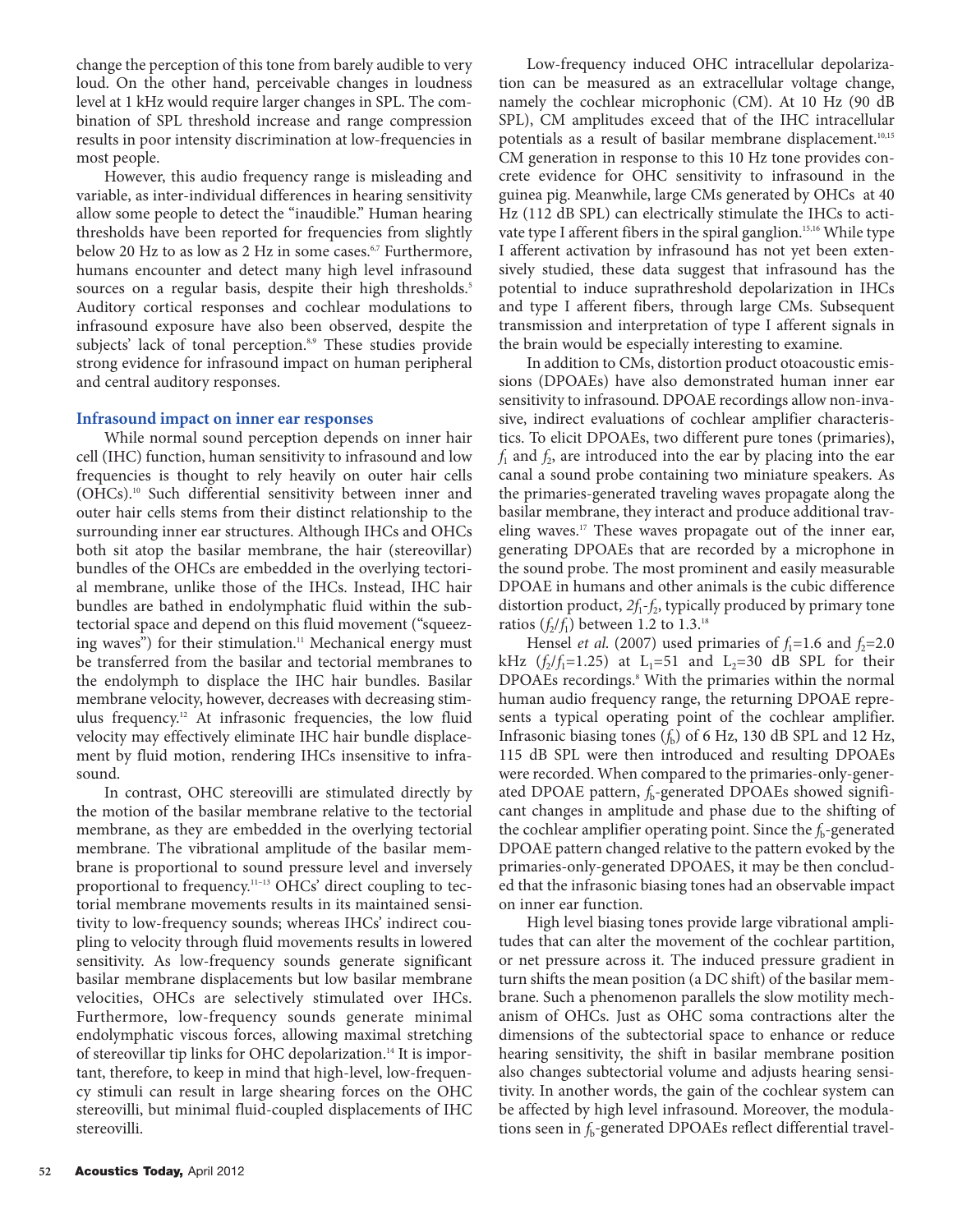ing wave interactions as the result of basilar membrane displacement.

Although the SPLs used for the low-frequency biasing tones approached the pain threshold for human hearing at 1 kHz, the biasing tones did not damage the subjects' cochlear integrity, as shown by consistent primaries-generated DPOAEs before and after biasing tone presentations. None of the subjects reported painful pressure at the eardrum during the experiment. While the biasing tones' high SPLs create large pressure differences in the ear, the sensation of pain may have been reduced by the tones' low vibrational velocity. It was also reported that some subjects perceived a "weak but clearly audible sound sensation, described as humming" but not a "tonal audible stimulus."7,8,19 The absence of a clear puretone percept suggests that infrasonic frequencies do not adequately stimulate the IHCs and hence may not be the sources of the humming. Rather, the source of this percept is likely to be the harmonics of the biasing tone.<sup>20</sup>

# **Infrasound processing by the auditory pathway**

An fMRI study by Dommes *et al.* offers additional insight to infrasound responses in humans.<sup>9</sup> When presented with tones of 12 Hz at 110 and 120 dB SPL, the subjects showed bilateral activation in the primary and secondary auditory cortices (superior temporal gyrus, Brodmann's Area 41, 42, 22). The subjects were also exposed to tones in the human audible frequency range, 500 Hz at 105 dB SPL and 48 Hz at 100 dB SPL. The cortical sites activated for all these frequencies were similar, suggesting that infrasound can have a major impact on brain activation via the auditory pathway. When the 12 Hz tone was reduced to 90 dB SPL, the auditory cortex showed no significant activity, except in one subject. This observation supports the idea of inter-individual differences in low-frequency sensitivity.

Intrinsic noise of fMRI machines can present severe experimental constraints. The scanner noise spectra showed frequencies from 3-10 Hz and 50-900 Hz at levels between 60-75 dB SPL and 60-80 dB SPL, respectively. While infrasound noise remained estimated below threshold,<sup>19</sup> noise between 50-900 Hz was audible and may have affected brain activities. However, Dommes *et al.* believe that the auditory cortex can distinguish and dismiss such background noise.<sup>9</sup> Infrasonic tones must also be presented at high levels in order to overcome fMRI machine background noise. At high levels, the tones produce increased harmonic distortion resulting in high level and more easily detectable harmonics that can potentially alter fMRI results. To evaluate the effects of harmonics, a 36 Hz tone (third harmonic) at 70 dB SPL was presented as a fundamental frequency to the subjects. Auditory cortical activation was observed, though noticeably less than that evoked by a 12 Hz tone at 120 dB SPL. Dommes *et al.* concluded that infrasonic frequencies themselves play significant roles in activating the auditory cortex.<sup>9</sup>

## **Infrasound exposure on physical and psychological health**

Although current research provides no conclusive evidence for infrasound hearing perception by humans, it is nevertheless a worthy exercise to investigate infrasound sources in the immediate environment, as they may contain detectable harmonics. Typical infrasound sources include ocean waves, thunder, wind, machinery engines, slow speed fans, and driving a car with open windows.<sup>5,19</sup> As pure tones are rarely generated in nature, these infrasonic sources typically generate multiple harmonic components and other background noise. It is not unlikely for humans to be exposed to high levels of infrasound. For example, a child on a swing may experience infrasound around 0.5 Hz at 110 dB SPL.<sup>5</sup>

One of the most heavily studied infrasound sources is wind farms. Many wind turbine companies claim that an operating wind farm produces negligible "whooshing" sounds that are comparable only to a kitchen refrigerator around 45 dB SPL.<sup>1,21</sup> However, these claims are based on Aweighted sound analysis, which removes all infrasound components from wind turbine broadband noise. A-weighted filters are inadequate evaluations because they assume human insensitivity to infrasound. Wind turbine spectral analysis by Jung and Cheung has revealed substantial noise levels between 60 to 100 dB SPL for frequencies below 20 Hz. $^{22}$  As demonstrated by CMs, DPOAE modulations, and fMRI studies, high levels of infrasound can alter cochlear function and activate the auditory cortex. Potential long term changes in brain activity by nearby wind farms have raised serious concerns. Some physical and psychological health risks from infrasound exposures include the "wind turbine syndrome" and paranormal experiences.<sup>2,10, 23, 24</sup>

Symptoms of the wind turbine syndrome include sleep disturbance, headache, annoyance, irritability, and chronic fatigue. The symptoms often surface when one is close to wind turbines, or an infrasound source, and disappear when the person moves away. As reported, a family exposed continuously to 10 Hz at 35 dB SPL produced by a boiler house complained of bodily pains, increased annoyance, and difficulties sleeping.<sup>5</sup> This family's high sensitivity to a supposedly subthreshold stimulus supports the notion that inter-individual differences are real and that some individuals are more sensitive and susceptible to the effects of low level infrasound than others. In another study, Pedersen *et al.* interviewed 70,000 adults living within 2.5 km of wind farms.<sup>3</sup> They found that adults exposed to levels of A-weighted noise of 40- 50 dB SPL reported higher levels of annoyance than those exposed to levels below 40 dB SPL. Moreover, 12% of the subjects exposed to noise at 40-45 dB SPL reported feeling "very annoyed" versus only 6% from subjects exposed to 35-40 dB SPL; in these cases, individual psychological distress due to wind turbine noise is evident. As audible noise levels increase with increasing proximity to wind turbines, the levels of the infrasonic components also increase. Most subjects described the noise as "swishing/lashing," rather than a pure tone sensation. The discontinuity in sound perception can be attributed the inner ear's increased sensitivity to the infrasonic harmonics, as suggested by Hensel *et al*.'s study.<sup>8</sup> When compared to road traffic noise of similar levels, the subjects reported higher annoyance levels from wind turbines. The high annoyance levels are in part due to the ubiquitous presence of wind turbine sounds throughout the day and night,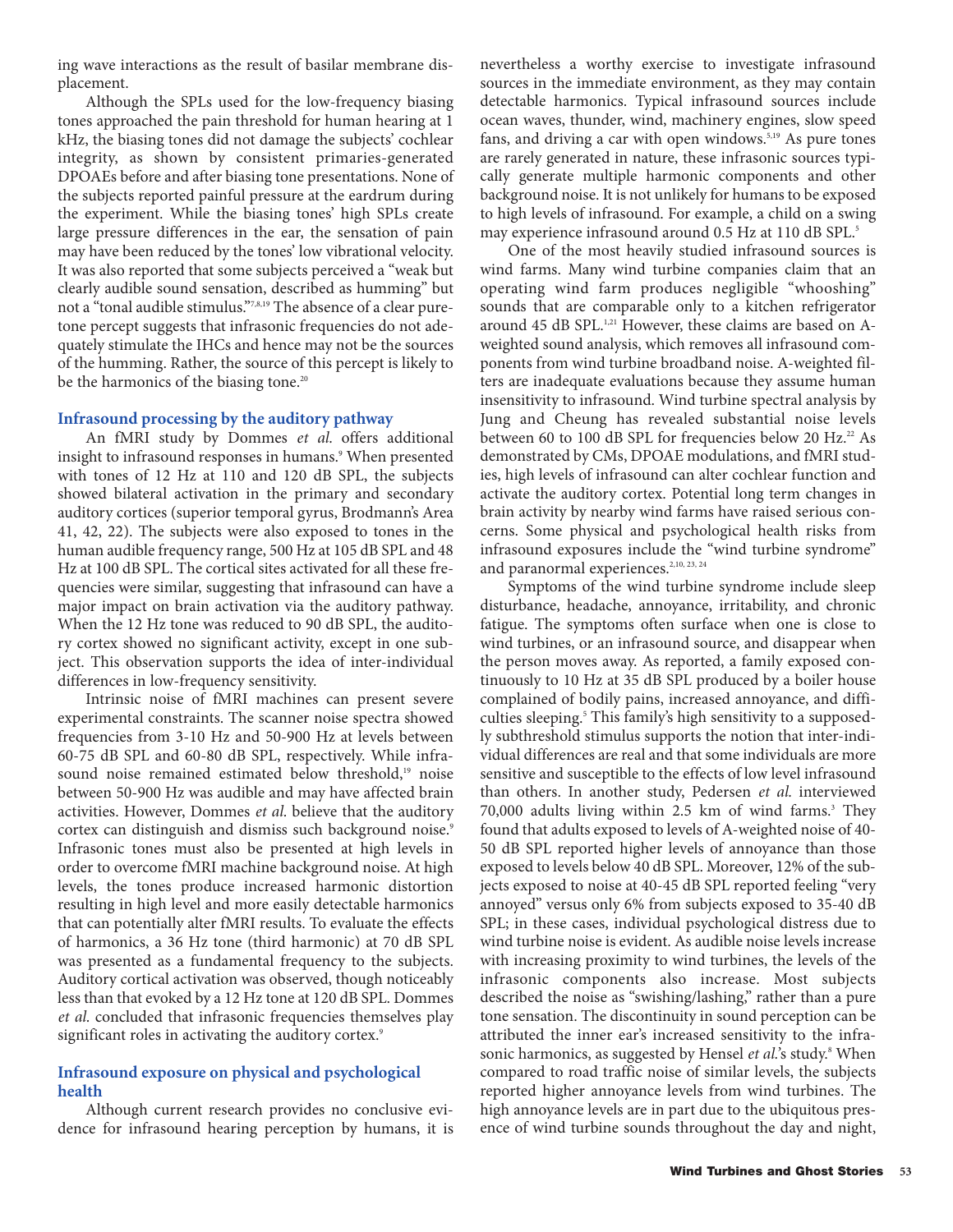unlike the road traffic noise which abated at night. Additionally, the inherent, high levels of infrasound in wind turbine noise may also modulate brain activity and increase annoyance levels.

In his famous "ghost-buster" study, Tandy recorded a continuous infrasound emission in a 14th century cellar near Coventry University, England.2 The cellar has been rumored to be haunted since 1997. Various local visitors reported "very strong feeling of presence," "cold chill," and apparitions upon entering the cellar. Moreover, tourists who have never heard of the rumors also reported paranormal experiences. Tandy's previous study in a supposedly haunted laboratory revealed a steady 18.9 Hz emission by a laboratory machine.<sup>24</sup> Once the machine was turned off, reports of paranormal sensations and sightings also ceased. Assuming a similar phenomenon in the cellar, Tandy used broadband sound level meters and recorded a distinct 19 Hz spectral peak in the ambient noise at 38 dB SPL. Other background infrasound signals were also recorded at very low levels between 7-30 dB SPL. Given the variable sensitivities to ultra-low frequencies demonstrated by Dommes et al.,<sup>9</sup> the 19 Hz may have had an effect on sensitive visitors and evoked abnormal experiences.

Since the 19 Hz was significantly below its audible threshold, visitors' paranormal experiences could be due to changes in brain activities, despite the absence of tonal perceptions. It is known that temporal lobe epilepsy patients suffer from high risks of depression, anxiety, irritability, insomnia, and psychosis.25,26 This suggests that hyper or abnormal activity patterns in the temporal lobe, which includes the primary and secondary auditory cortex, could be linked to the psychiatric symptoms observed in the wind turbine syndrome and paranormal experiences.

# **Conclusions and future directions for infrasound research**

Based on CM and DPOAE modulation studies, infrasonic frequencies can have clear effects on human cochlear state and function. Contrary to the belief that the inner ear does not register infrasound, it was found that infrasound can actually be detected by the OHCs. As OHC slow motility controls hearing sensitivity, the responsiveness of these sensory cells to infrasound could potentially enhance one's ability to perceive infrasound's higher harmonics. Whether OHC-generated CMs can trigger spike generation in IHCs' type I auditory nerve fibers, resulting in direct perception of infrasonic frequencies, is a major research focus today. Infrasound induced OHC activation of auditory nerves presents an alternative pathway of focus, as about 5% of all type I afferent fibers synapse with OHCs.<sup>26</sup> High levels of infrasound have been shown to induce shifts in the basilar membrane position, modulating DPOAE patterns. The shift in basilar membrane parallels the function of OHC slow motility by altering subtectorial space. As changes in subtectorial space affect IHC sensitivity, Hensel *et al.* concluded that infrasound itself can affect the overall gain of the cochlear system.<sup>8</sup>

Knowledge gaps between changes in cochlear function, auditory cortical activity, and sound perception remain. As *in* *vivo* electrophysiology of human auditory afferent fibers is ethically unacceptable, self-reported sound perceptions and fMRI scans dominate current experimental efforts. While Dommes *et al.* showed significant auditory cortical activity in response to infrasound,<sup>9</sup> additional studies are needed to corroborate their findings. For example, activity in primary somatosensory cortex (Brodmann's Area 2, 3) should be examined and compared to that in the auditory cortex. This would reveal whether the auditory or vestibular pathway plays the more important role in human infrasound detection. In addition, subjects' hearing perceptions during fMRIinfrasound scans should be reported, as done by Hensel *et al.*<sup>8</sup> Since auditory cortical activity increased significantly in response to a 12 Hz tone compared to its lower-level 36 Hz harmonic, infrasound detection in humans may be more common than previously thought. In future experiments, should the subjects report tonal or humming perceptions, along with pronounced auditory cortical activities, then it may be that infrasound itself triggers the perception, as opposed to its harmonics. If the subjects do not report any perceptions, auditory cortical activity could be considered unrelated to the stimulus.

Psychosomatic health risks have been proposed to be the result of infrasound exposure, as changes in temporal lobe activity have been linked to several psychiatric disorders. With nearby communities reporting annoyance toward wind turbine noise, further studies are needed to examine the effects of wind farms on the quality of life in sensitive individuals. Long-term studies on wind turbine noise exposure are also needed. As wind energy is widely accepted for its promising role in clean energy production, putting a hold on wind farm development is highly unlikely. For now, engineering efforts and isolated geographical placements of wind farms serve as the best methods for minimizing community exposure to substantial and potentially harmful levels of wind turbine noise.**AT**

## **References**

- 1 American Wind Energy Association (AWEA), "Wind Turbines and Health," http:// www.awea.org/learnabout/publications/ upload/Wind-Turbines-and-Health-Factsheet\_WP11.pdf.
- 2 V. Tandy, "Something in the cellar," J. Soc. Psychical Res. **64.3**(860), 129–140 (2000).
- 3 E. Pedersen, F. van den Berg, R. Bakker, and J. Bouma, "Response to noise from modern wind farms in the Netherlands," J. Acoust. Soc. Am. **126**(2), 634–643 (2009).
- 4 ISO: 226, 2003. Acoustics—normal equal-loudness contours (International Organization for Standardization, Geneva, 2003).
- 5 G. Leventhall, "What is infrasound?" Progress in Biophys. and Molecular Biol. **93**, 130–137 (2007).
- 6 T. Watanabe and H. Møller, "Low frequency hearing thresholds in pressure field and free field," J. Low Freq. Noise and Vib. **9**(3), 106–115 (1990).
- 7 N. S. Yeowart, M. E. Bryan, and W. Tempest, "The monaural M.A.P. threshold of hearing at frequencies from 1.5 to 100 c/s.," J. Sound and Vib. **6**(3), 335–342 (1967).
- 8 J. Hensel, G. Scholz, U. Hurttig, D. Mrowinski, and T. Janssen, "Impact of infrasound on the human cochlea," Hearing Res. **223**, 67–76 (2007).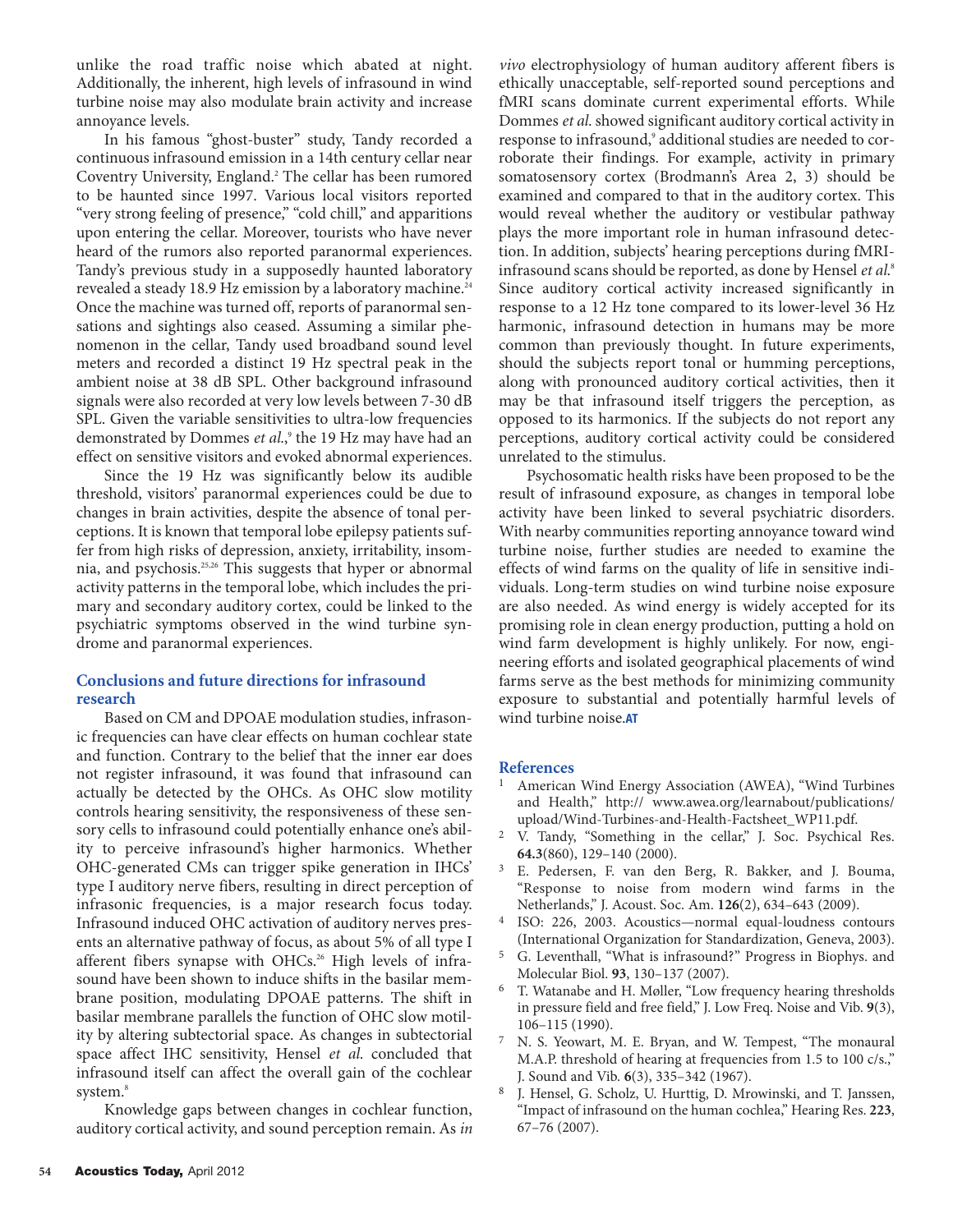- 9 E. Dommes, H. C. Bauknecht, G. Scholz, Y. Rothemund, J. Hensel, and R. Klingebiel, "Auditory cortex stimulation by lowfrequency tones—An fMRI study," Brain Res. **1304**, 129–137 (2009).
- 10 A. N. Salt and T. E. Hullar, "Responses of the ear to low frequency sounds, infrasound and wind turbines," Hearing Res. **268**, 12–21 (2010).
- 11 J. J. Guinan, Jr., T. Lin, and H. Cheng, "Medial-olivocochlearefferent effects on basilar membrane and auditory-nerve responses to clicks: Evidence for a new motion within the cochlea," in *Auditory Mechanisms Processes and Models*, edited by A.L. Nuttall, T. Ren, P. Gillespie, K. Grosh, and E. de Boer (World Scientific, Singapore, 2006), pp. 3–16.
- 12 M. A. Ruggero, N. C. Rich, A. Reico, S. S. Narayan, and L. Robles, "Basilar-membrane responses to tones at the base of the chinchilla cochlea," J. Acoust. Soc. Am. **101**(4), 2151–2163 (1997).
- 13 L. Robles and M. A. Ruggero, "Mechanics of the mammalian cochlea," Physiol. Rev. **81**, 1305–1352 (2001).
- 14 D. E. Zetes and C. R. Steele, "Fluid-structure interaction of the stereocilia bundle in relation to mechanotransduction," J. Acoust. Soc. Am. **101**(6), 3593–3601 (1997).
- 15 I. J. Russell and P. M. Sellick, "Low frequency characteristics of intracellularly recorded receptor potentials in mammalian hair cells," J. Physiol. **338**, 179–206 (1983).
- 16 P. M. Sellick, R. Patuzzi, and B. M. Johnstone, "Modulation of responses of spiral ganglion cells in the guinea pig cochlea by low frequency sound," Hearing Res. **7**(2), 199–221 (1982).
- 17 L. A. Shaffer, R. H. Withnell, S. Dhar, D. J. Lilly, S. S. Goodman, and K. M. Harmon, "Sources and mechanisms of DPOAE generation: Implications for the prediction of auditory sensitivity," Ear and Hearing **24**, 367–379 (2003).
- 18 T. A. Johnson, S. T. Neely, C. A. Garner, and M. P. Gorga, "Influence of primary-level and primary-frequency ratios on human distortion product otoacoustic emissions," J. Acoust. Soc.

Am. **119**(1), 418–428 (2006).

- 19 H. Møller and C. S. Pedersen, "Hearing at low and infrasonic frequencies," Noise & Health **23**, 37–57 (2004).
- <sup>20</sup> D. L. Johnson, "The effect of high-level infrasound," Proc. Conference on Low Frequency Noise and Hearing, 7-9 May 1980 in Aalborg Denmark, 47-60; as cited by H. Møller, C. S. Pedersen, Noise & Health **23**, 37–57 (2004)
- 21 Pennsylvania Wind Working Group (PWWG), Wind Energy Myths," Wind Powering America Fact Sheet Series May. http://www.pawindenergynow.org/wind/wpa\_factsheet \_myths.pdf
- 22 S. S. Jung and W. Cheung, "Experimental identification of acoustic emission characteristics of large wind turbines with emphasis on infrasound and low-frequency noise," J. Korean Physical Soc. **53**, 1897–1905 (2008).
- 23 N. Pierpont, *Wind Turbine Syndrome: A report on a natural experiment* (K-Selected Books, Santa Fe, 2009); ISBN 0984182705.
- 24 V. Tandy, "The ghost in the machine," J. Soc. Psychical Res. **62**(851), 360-364 (1998).
- 25 J. Foong and D. Flugel, "Psychiatric outcome of surgery for temporal lobe epilepsy and presurgical considerations," Epilepsy Res. **75**, 84–95 (2007).
- 26 M. Pompili, N. Vanacore, S. Macone, M. Amore, G. Petriconi, M. Tonna, E. Sasso, D. Lester, M. Innamorati, S. Gazzella, C. Di Bonaventura, A. Giallonardo, P. Girardi, R. Tatarelli, and E. Pisa, "Depression, hopelessness and suicide risk among patients suffering from epilepsy," Ann Ist Super Sanita **43**(4), 425–429 (2007).
- 27 H. Spoendlin, "Neuroanatomy of the cochlea," in *Facts and Models in Hearing*, edited by E. Zwicker and E. Terhardt (Springer, New York) pp. 18–32 (1974).
- 28 American Wind Energy Association (AWEA), "Wind Energy Weekly," http://www.awea.org/learnabout/publications/wew/ loader.cfm?csModule=security/getfile&pageid =8321#123.